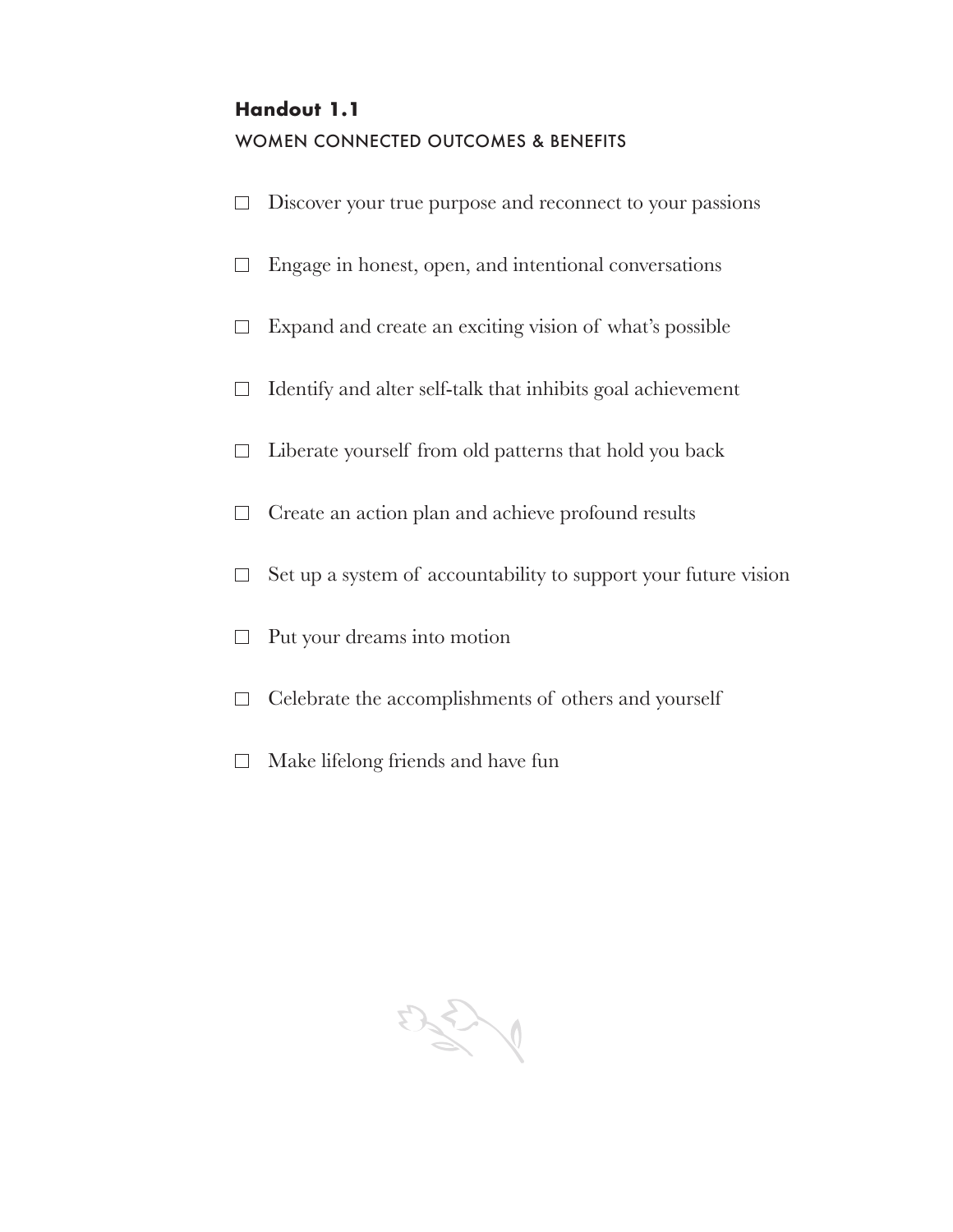## **Handout 1.2**

#### WOMEN CONNECTED 11-SESSION COACHING GUIDE

- 1. **An Evening of Exploration.** Learn about the Women Connected group process and decide whether this is the group for you.
- 2. **New Beginnings.** Build trust, form group values, and share individual concerns.
- 3. **Seasons of My Life.** Promote deeper understanding among group members by sharing life stories.
- 4. **Calling on Purpose.** Identify and clearly define your purpose in life.
- 5. **Future Perfect.** Create a rich and expansive vision for the coming year.
- 6. **Dreams in Motion.** Develop goals and support systems to turn dreams into reality.
- 7. **The Mythology of Me.** Explore belief systems and the stories we tell ourselves that limit possibilities in life.
- 8. **The Brand of Me.** Define how you want to show up in the world—how you want to be perceived.
- 9. **Breaking Through Obstacles.** Discover ways to break through limiting beliefs.
- 10. **Courageous Conversations.** Practice delivering the difficult message and, with the group's support, communicate that message to the person to whom you need to speak.
- 11. **Celebrating Us!** Celebrate the accomplishments, changes, and breakthroughs resulting from your time in Women Connected.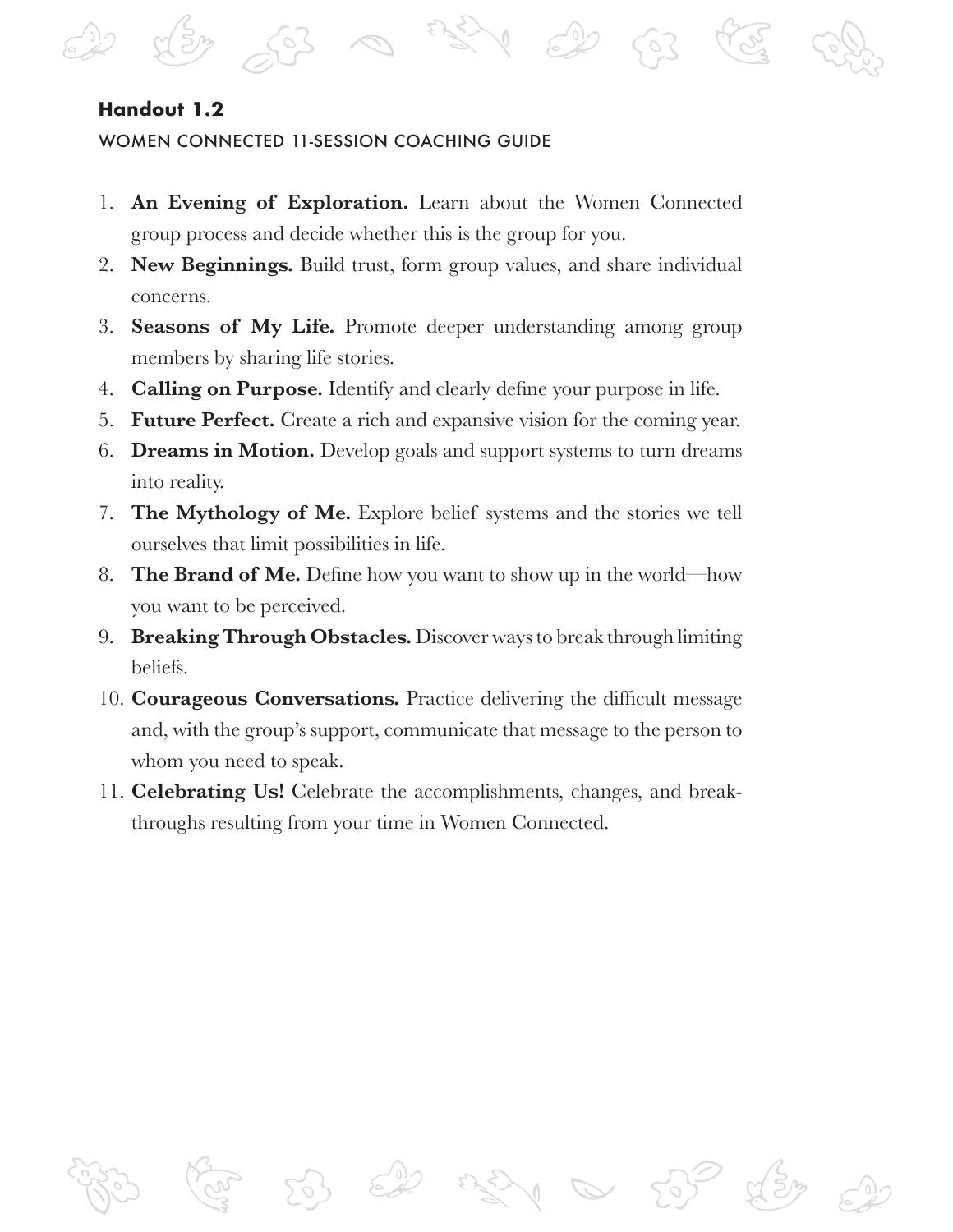# **Handout 1.3** WOMEN CONNECTED STRUCTURE

#### POEM

A poem is selected ahead of time by the Group Guide. It is read at the beginning of each session to set the tone and provide a time to settle in, quiet the mind, and connect the group. You will find a large selection of poetry books in the Resources section at the back of this book.

#### CHECK-IN

This time is scheduled at the beginning of each session to connect with the group. Group members share updates on their commitments, challenges, and accomplishments. Questions for Check-In might include:

- $\Box$  What results are showing up in my life that I like?
- $\Box$  What results are showing up that I don't like?

 $\Box$  What have been my lessons this month?

After each woman completes her Check-In, she lights a candle and states her intention for the session.

#### FOCUS OF THE SESSION



Each session will focus on a specific topic that accelerates personal growth and supports movement toward a clearly defined vision.

#### WISDOM BLAST

This is a process designed to access the group's collective wisdom. Each woman has the option to bring an issue, challenge, or dilemma before the group. For three minutes the group generates as many ideas as possible to help address the issue. This is the only time when giving advice is encouraged. The advice is captured by a scribe, and the recipient of the group's wisdom reports the results of the Wisdom Blast by e-mail or phone, or at the next Check-In.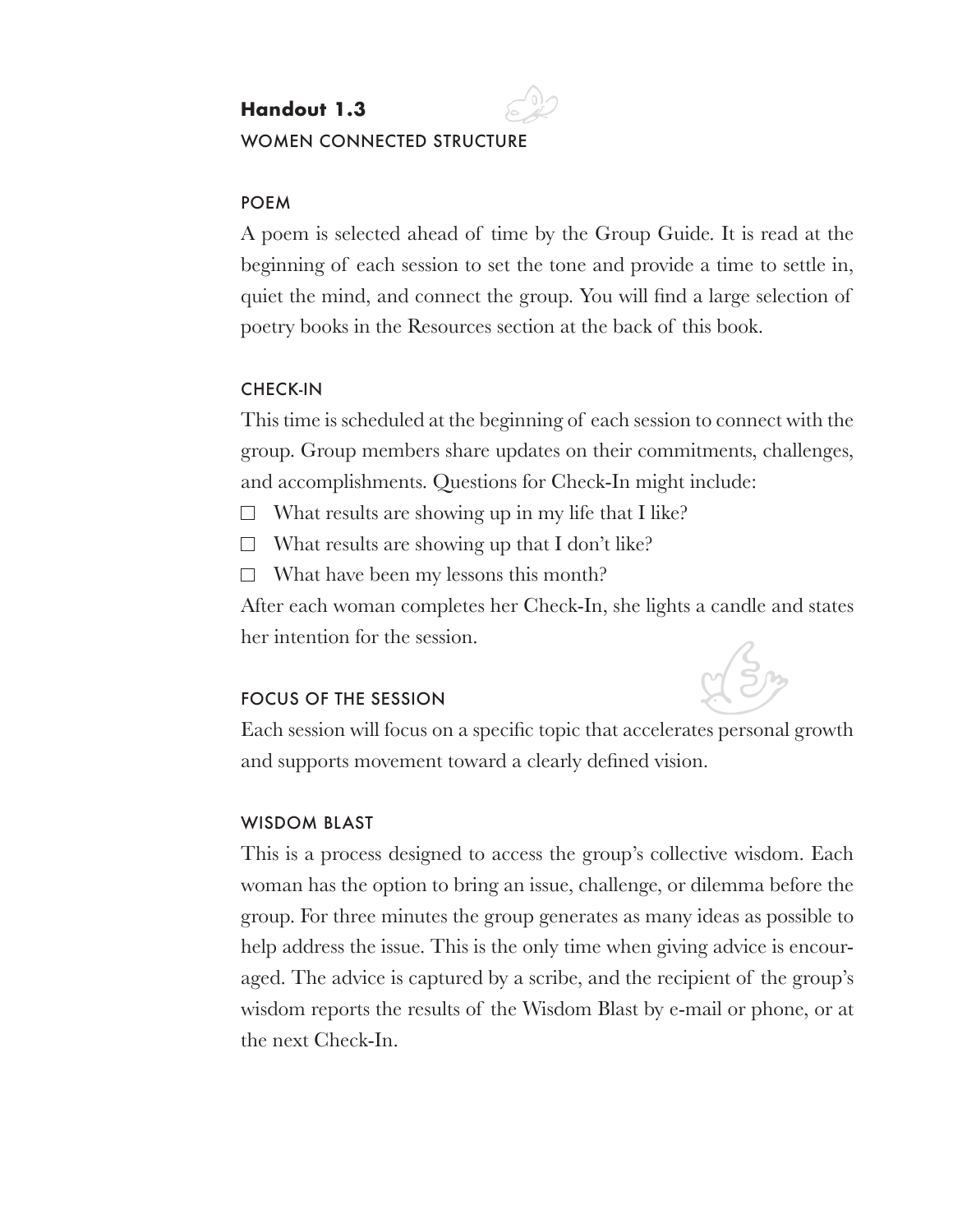## CAPTURING WHAT MATTERS MOST TO ME

The learnings, insights, and memories from each session are documented in a personal journal or the specially designed handout at the end of each chapter. This process helps to re-focus on what was covered during the session and tracks the personal growth of each individual.

### MY COMMITMENTS

During each session time is set aside to write commitments aligned with each woman's purpose and clearly defined vision for the year. Clarifying each woman's purpose and vision will take place in sessions included in the Women Connected program.

## **GROWTH BUDDIES**

At the end of each session, each woman is assigned one person who will be her Growth Buddy until the next session. Growth Buddies support each other in honoring their commitments, act as sounding boards when necessary, and cheer each other on between sessions.

## CLOSING CIRCLE

At the end of every Women Connected session, there is a formal completion ceremony. The women in the group stand up and together form a circle, the universal symbol of unity and wholeness. Since ancient times people have gathered in circles to share stories, provide support, and gain understanding of the common good. This is a special time of closure for the group. In the Closing Circle, each woman shares a word or brief thought that expresses what she learned or how she was affected by the session. After she shares her experience, she extinguishes her candle and the session is complete.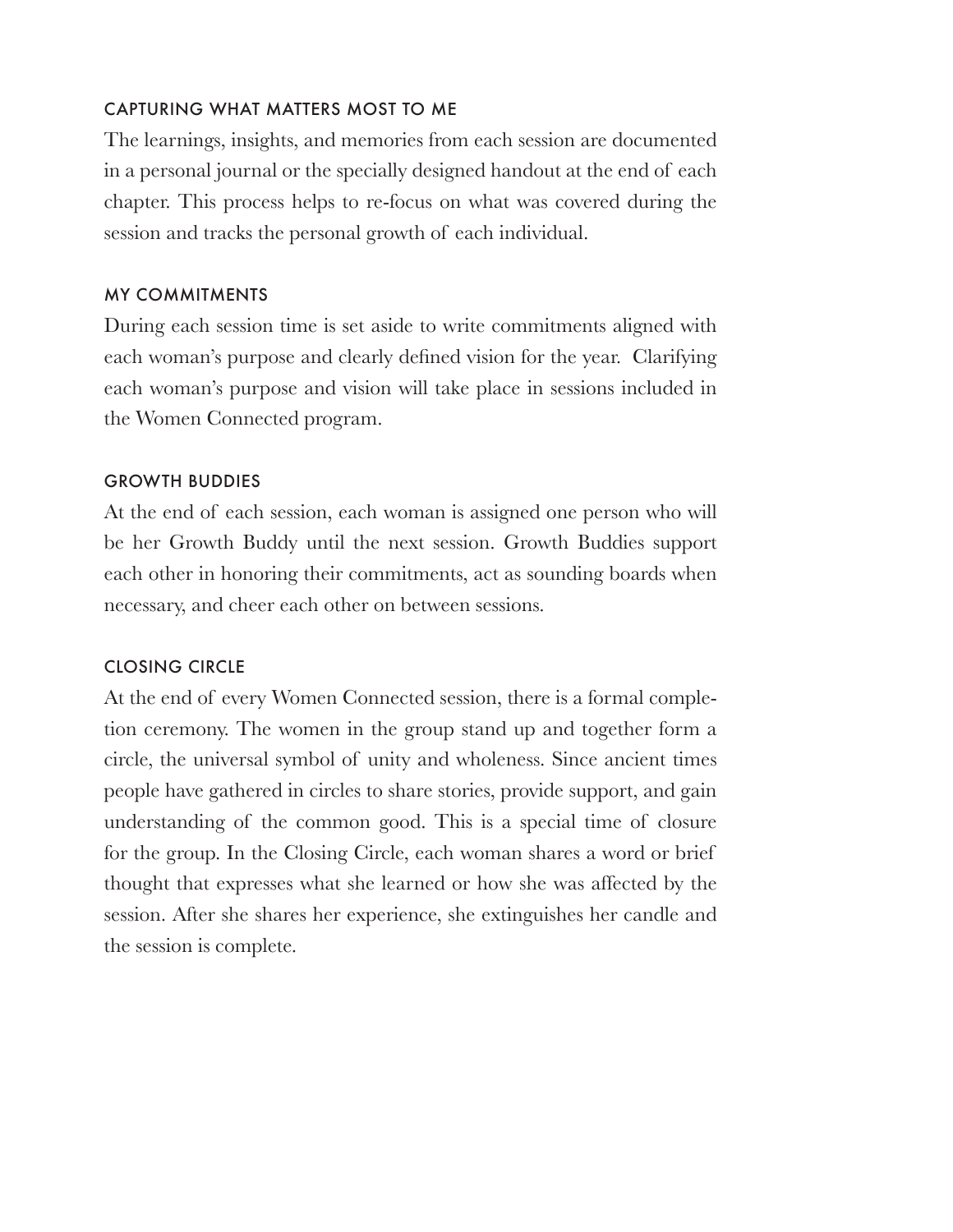#### PLANNING THE NEXT SESSION

After the Closing Circle the arrangements for the next session are discussed. A decision is made on the next session date, who the Group Guide will be, and the location. Growth Buddies are assigned to work with one another between sessions during this time. The Session Accelerator (the preparation work for the next session) is distributed.

 $\curvearrowright$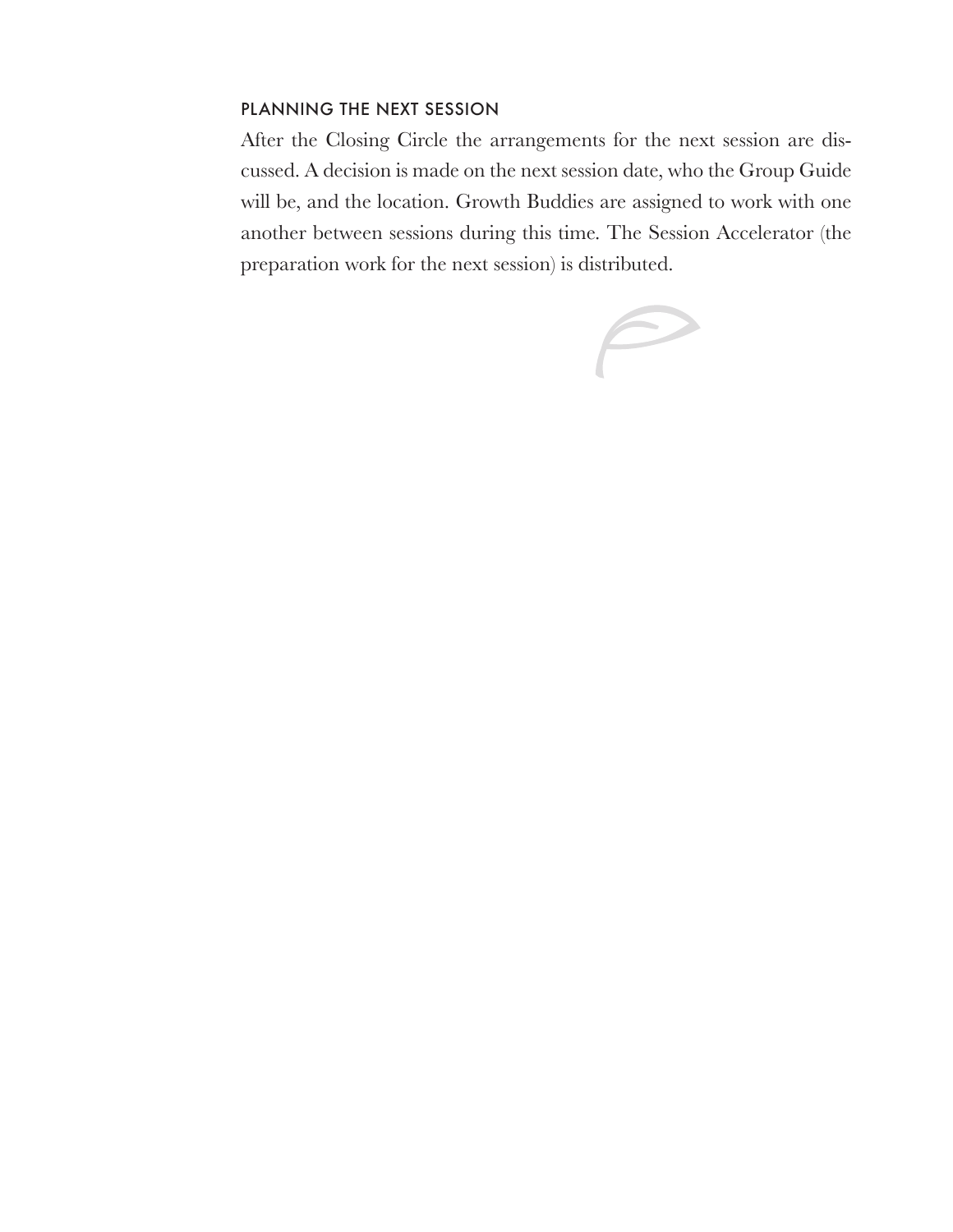## **Handout 1.4**

MY WISH LIST

Please place a check mark next to three of the following statements to which you're most drawn. Then choose one out of your three checked statements that would have the greatest impact in your life *if you took direct action to address it.*

- $\Box$  Enhance personal effectiveness
- $\Box$  Create more fulfillment in my life
- $\Box$  Nurture and express my inner voice
- $\Box$  Clarify my purpose and vision
- $\Box$  Make my dreams come true
- $\Box$  Release old patterns and behaviors that keep me stuck
- $\Box$  Expand my problem-solving skills
- $\Box$  Enhance my communication skills
- $\Box$  Deepen my relationships
- $\Box$  Increase my creativity
- $\Box$  Enhance my effectiveness in dealing with others
- $\Box$  Reduce conflict in work and personal relationships
- $\Box$  Engage in more self-care activities
- $\Box$  Have fun and celebrate achievements

 $\approx 22$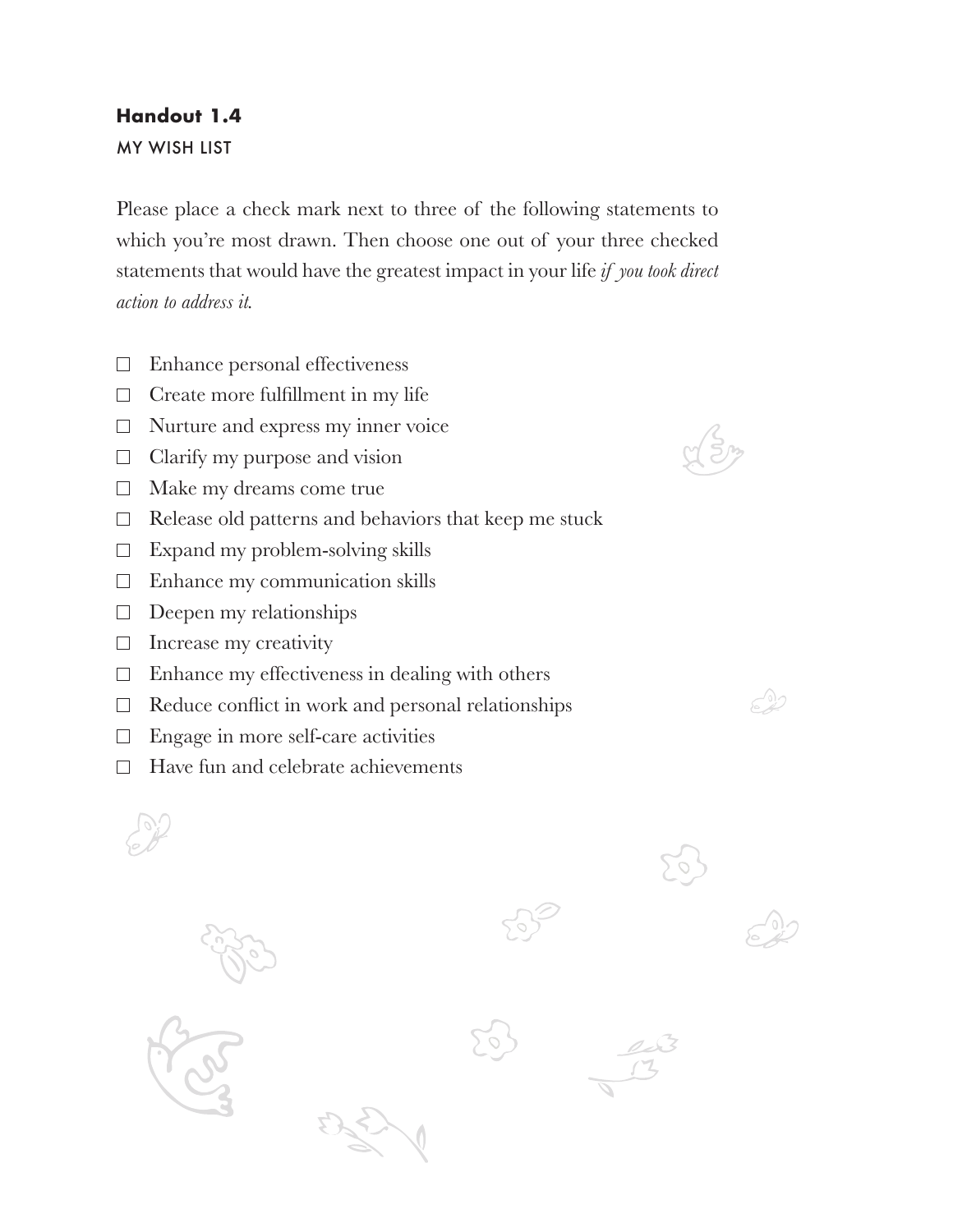## **Session Accelerator 2.1**

A SPECIAL OBJECT

Bring a special object that has great significance to you. We'll be sharing this during Check-In at our first session together, New Beginnings.